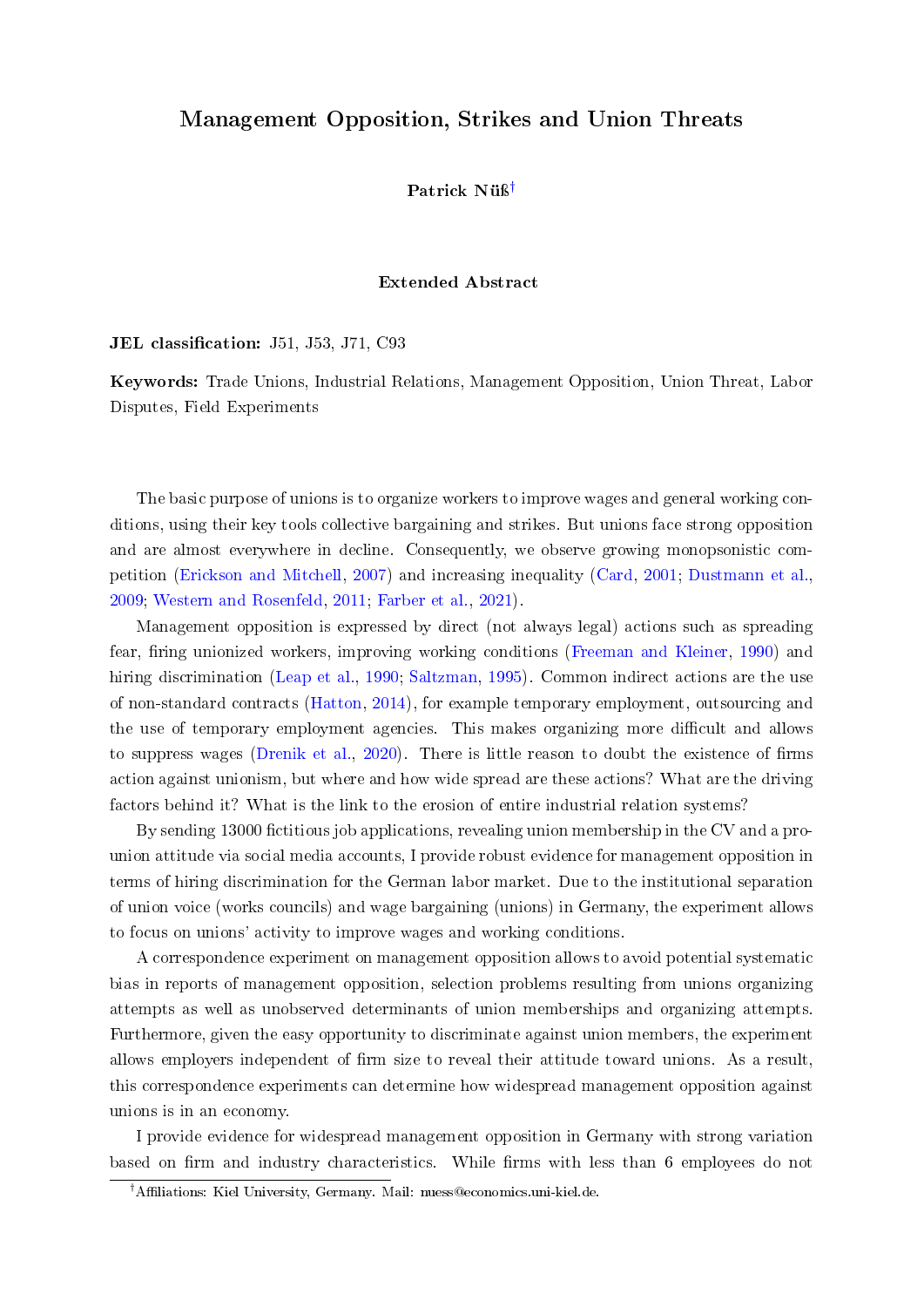discriminate against union members, firms with 6 to 50 employees have about  $20\%$  lower callback rates for union members, which further increases with firm size. This goes against potential concerns about an underestimation of existing management opposition and support the idea that larger firms are the main venue of union-employee conflicts.

In line with recent correspondence experiments [\(Baert and Omey,](#page-2-10) [2015;](#page-2-10) [Kreisberg and](#page-2-11) [Wilmers,](#page-2-11) [2021\)](#page-2-11) the results indicate that management opposition is strongest in sectors where unions possess bargaining power and threat potential. In contrast to [Kreisberg and Wilmers](#page-2-11) [\(2021\)](#page-2-11) the results indicate that unions strike activity during collective bargaining has spillover  $\theta$  effects increasing union threat within a sector/region. The results are consistent with the theory of union threat and the absence of union threat effect as an important reason for companies to exit collective agreements. This becomes even more important in a world where unions lose influence and collective bargaining coverage, since union threat potential can reduce the negative effect on wages and working conditions.

While most attempts of management opposition in particular hiring discrimination against unions are of illegal nature, the results suggest that management opposition is a symptom of a well functioning industrial relation system were unions are recognized as influential. In sectors without employers perceiving unions as an influential opponent (in example in small firms and sectors with low union density) firms are more likely to leave collective agreements and also stop voluntarily adhering to collective agreements in their wage setting. Therefor the absence of hiring discrimination in some sectors (in example the health sectors) in Germany, in Belgium [\(Baert and Omey,](#page-2-10) [2015\)](#page-2-10) and the United States in general [\(Kreisberg and Wilmers,](#page-2-11) [2021\)](#page-2-11), suggest worsening wages and working conditions in the future.